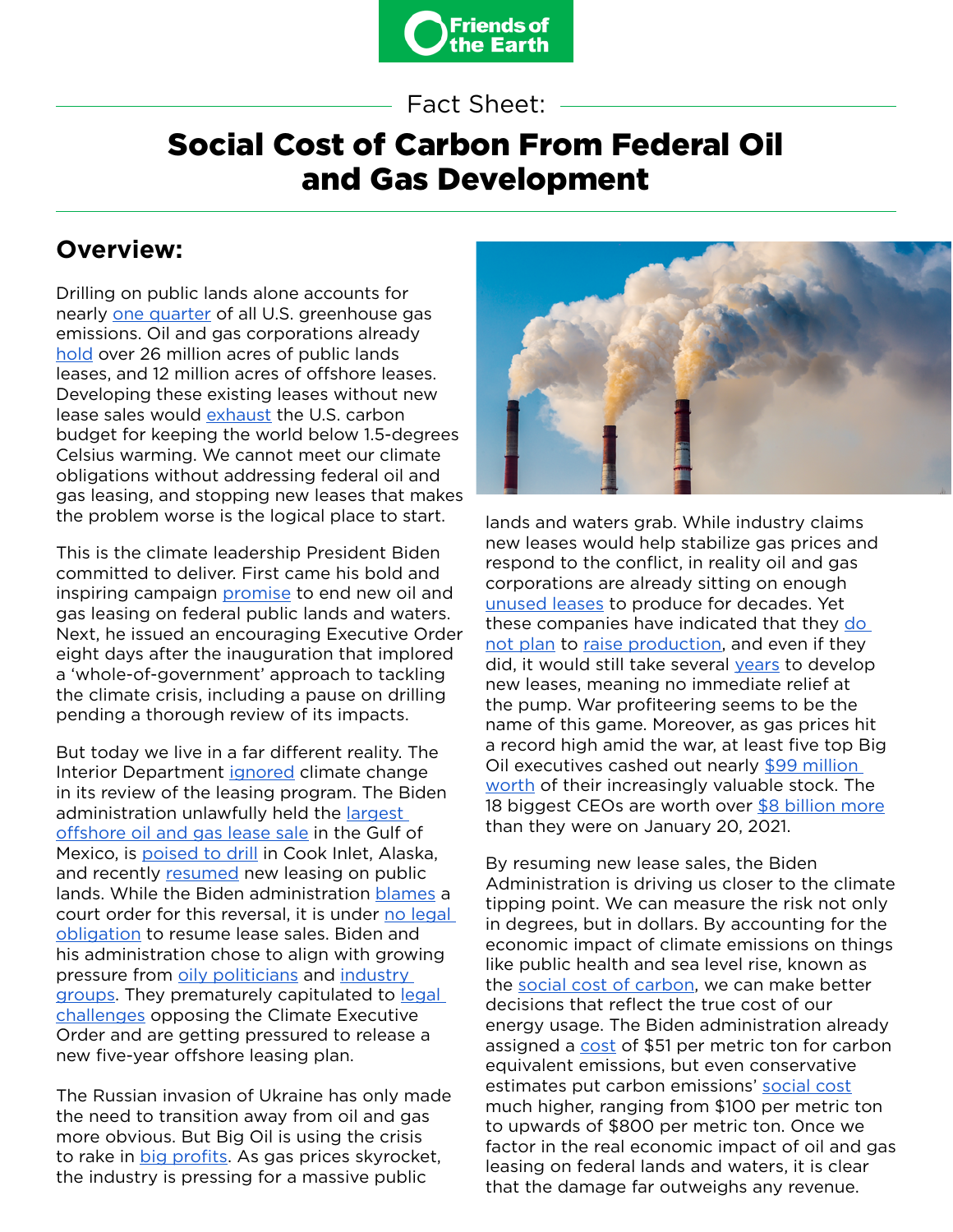# **Social Cost of Carbon Emissions:**

According to the [EPA,](https://www.epa.gov/energy/greenhouse-gases-equivalencies-calculator-calculations-and-references) each barrel of oil consumed produces the equivalent of 0.43 metric tons of carbon. In addition to the Biden administration's [estimated](https://www.whitehouse.gov/wp-content/uploads/2021/02/TechnicalSupportDocument_SocialCostofCarbonMethaneNitrousOxide.pdf) social cost of \$51 per metric ton of carbon, our review uses a conservative estimate for the social cost of carbon of \$100 per metric ton, although most estimates are much higher.

Current public leases, both onshore and offshore, contain an estimated [43 billion](http://www.biologicaldiversity.org/campaigns/keep_it_in_the_ground/pdfs/Potential_Greenhouse_GasEmissions_US_Federal_Fossil_Fuels.pdf) metric tons of carbon that would generate trillions of dollars in social costs:

#### y **43 Billion metric tons x \$51 = (\$2.19 Trillion)**

y **43 B mt x \$100 = (\$4.3 Trillion)**

Potential federal oil and gas development [contain](http://www.biologicaldiversity.org/campaigns/keep_it_in_the_ground/pdfs/Potential_Greenhouse_GasEmissions_US_Federal_Fossil_Fuels.pdf) up to 450 billion metric tons of carbon that would cost tens of trillions of dollars in social costs:

- y **450 B metric tons x \$51 = (\$22.95 Trillion)**
- y **450 B mt x \$100 = (\$45 Trillion)**

### The Social Cost of Carbon:

There is a hidden price when Big Oil profits, and society picks up the tab. Fossil fuel development costs society trillions of dollars in air and water pollution, climate change, public health, and environmental degradation. Big Oil doesn't want you to know about the social cost of carbon that we all pay.

#### **Carbon Social Costs Higher Than Federal Oil and Gas Revenue for Fiscal Year 2021:**

| <b>Production</b><br><b>Source</b> | <b>Barrel of Oil-</b><br><b>Equivalent</b><br>(Millions) | <b>Revenue</b><br>(Billions) | <b>Metric Tons</b><br>Carbon<br>(Millions) | <b>Social Cost of</b><br><b>Carbon \$51</b><br>(Billions) | <b>Social Cost of</b><br>Carbon \$100<br>(Billions) |
|------------------------------------|----------------------------------------------------------|------------------------------|--------------------------------------------|-----------------------------------------------------------|-----------------------------------------------------|
| <b>Native</b><br>American<br>Lands | 86.0                                                     | \$1                          | 36.98                                      | \$1.9                                                     | \$3.7                                               |
| Federal<br>OnShore                 | 371.77                                                   | \$4.5                        | 262.93                                     | \$8.2                                                     | \$16                                                |
| Federal<br>Offshore                | 611.46                                                   | \$4.1                        | 159.86                                     | \$13.4                                                    | \$26.3                                              |
| <b>Total</b>                       | 1,068                                                    | \$9.6                        | 459.77                                     | \$23.4                                                    | \$46                                                |

The Interior Department's Bureau of Ocean Management's (BOEM) 2021 [estimates](https://www.boem.gov/sites/default/files/documents/oil-gas-energy/resource-evaluation/2021-Fact-Sheet.pdf) of technically recoverable oil and gas resources in undiscovered fields on the OCS are 68.79

billion barrels of oil and 229.03 trillion cubic feet of gas. The barrels of oil-equivalent (both oil and gas) for each region are cataloged, finding trillions in carbon costs for society if developed.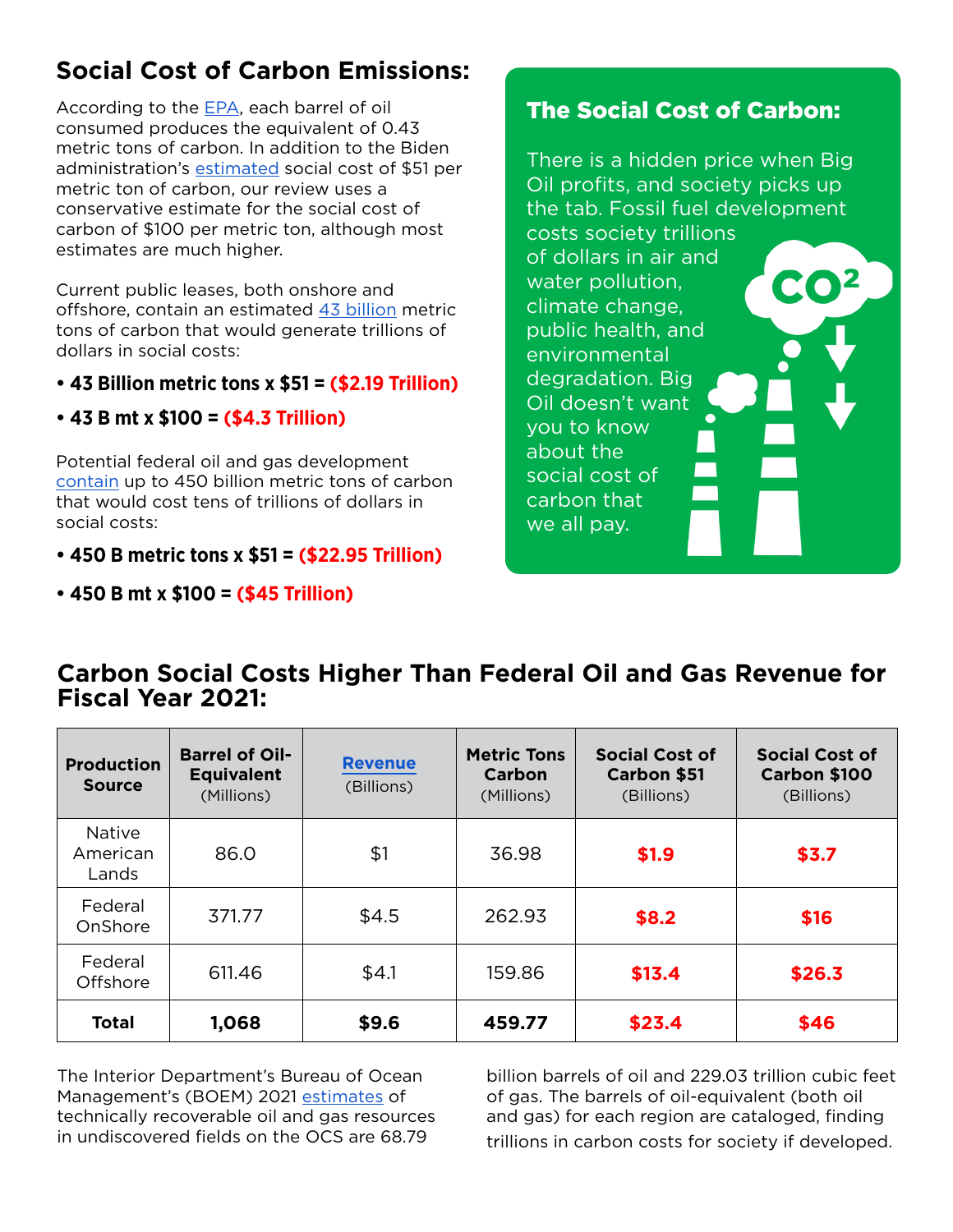## **Offshore Oil and Gas Carbon Costs Based On BOEM 2021 [Assessment](https://www.boem.gov/sites/default/files/documents/oil-gas-energy/resource-evaluation/2021-Fact-Sheet.pdf):**

| <b>Offshore</b><br><b>Region</b> | <b>Barrel of Oil-</b><br><b>Equivalent</b><br>(Billions) | <b>Metric Tons</b><br>Carbon<br>(Billions) | <b>Social Cost of</b><br><b>Carbon \$51</b><br>(Billions) | <b>Social Cost of</b><br>Carbon \$100<br>(Billions) |
|----------------------------------|----------------------------------------------------------|--------------------------------------------|-----------------------------------------------------------|-----------------------------------------------------|
| Alaska                           | 46.76                                                    | 20.11                                      | \$1,025.4                                                 | \$2,010.7                                           |
| Gulf                             | 39.35                                                    | 16.92                                      | \$862.9                                                   | \$1,692.1                                           |
| Pacific                          | 13.06                                                    | 5.62                                       | \$286.4                                                   | \$561.6                                             |
| Atlantic                         | 10.38                                                    | 4.46                                       | \$227.6                                                   | \$446.3                                             |
| <b>Total</b>                     | 109.54                                                   | 47.1                                       | \$2,402.2                                                 | \$4,710.2                                           |

[Source and calculations spreadsheet](https://docs.google.com/spreadsheets/d/1vCrJL3uXDAUYm21gIslPTs4HB7UrfOz9ZzMuSMEyWMQ/edit?usp=sharing)

#### **Oil and Gas Lobby-Groups Push For Offshore Drilling:**

American Petroleum Institute (API) and the National Ocean Industry Association (NOIA) recently released a [report](https://www.api.org/~/media/Files/News/2022/03/EIAP-5-year-Program-Leasing-Delay-Report-03-24-22) and [fact sheet](https://www.api.org/~/media/Files/News/2022/03/API-Factsheet-Offshore-Leasing-5-Year%20Program-Report) decrying any delay in the 5-year offshore leasing plan by the Biden administration. It should be noted that the industry groups' claims that more offshore leasing is necessary to stabilize gas prices is out of step with the message the corporate oil and gas CEOs have [communicated](https://www.cnn.com/2022/03/24/energy/gas-prices-oil-production-wall-street/index.html) to shareholders, who were told they would increase shareholder dividends, not production. But according to the oil and gas lobby-groups, 'a delay in the program will mean nearly 500,000 barrels per day less over 19 years' or roughly 3.34 billion barrels of oilequivalent not produced. API and NOIA claim there would be dire consequences if these billions of barrels are not produced, citing a \$5 billion reduction in GDP and \$1.5 billion in lost revenue for state and local governments.

But, in reality, the social cost of carbon from an offshore leasing plan based on the lobbygroups' own figures would be \$20.8 billion to upwards of \$40.8 billion annually over the estimated 19-year period. That makes the estimated savings in social carbon costs without leasing in a future five-year plan \$3.9 billion to \$7.6 billion per year when using industry's own estimates for reduced production. The industry report also calculates a potential loss of some \$5.3 billion per year in capital investment and spending by oil and gas corporations. However, once the social cost of carbon from new leasing is factored in, the total projected economic loss industry claims would occur without new leasing in a new plan disappears. Further, the incurred annual social costs are 2.6 to 5 times more than the lobby-groups' projected revenue for state and local governments.

| 5-year<br><b>Offshore</b><br><b>Leasing</b> | <b>Barrel</b><br>of Oil-<br><b>Equivalent</b><br>(Billions) | <b>Metric Tons</b><br>Carbon<br>(Billions) | <b>Social Cost of Carbon</b><br>\$51 (19 years)<br>(Billions) | <b>Social Cost of Carbon</b><br>\$100 (19 years)<br>(Billions) |
|---------------------------------------------|-------------------------------------------------------------|--------------------------------------------|---------------------------------------------------------------|----------------------------------------------------------------|
| With leasing<br>plan                        | 18.03                                                       | 7.75                                       | \$395.4                                                       | \$775.3                                                        |
| Without<br>leasing plan                     | 14.69                                                       | 6.32                                       | \$322.2                                                       | \$631.7                                                        |
| <b>Savings</b>                              | $-3.34$                                                     | 1.43                                       | \$73.2                                                        | \$143.6                                                        |